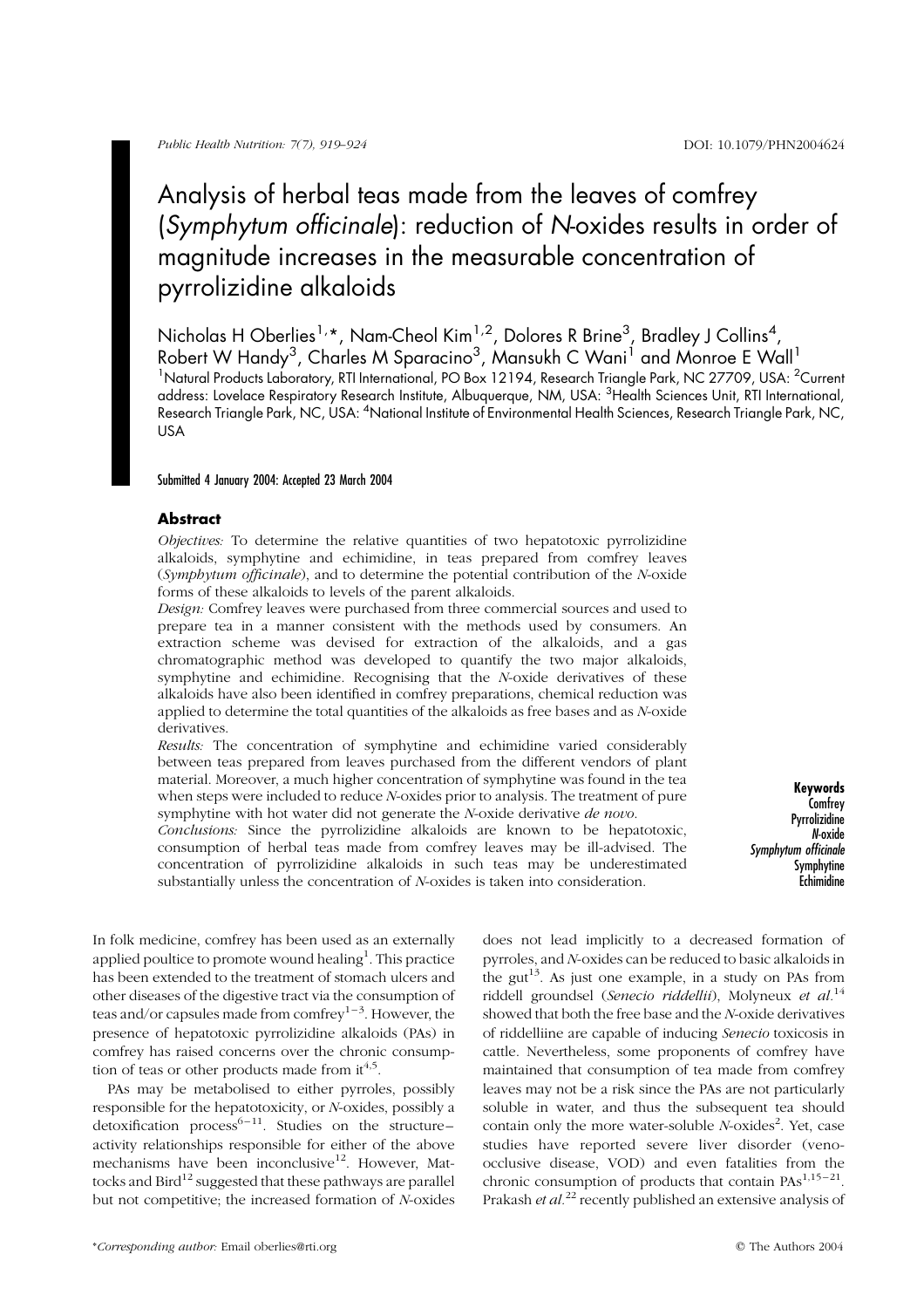the literature associated with the hepatotoxicity of PAs, and they confirm that PAs cause VOD via metabolic transformation to highly reactive pyrroles.

Despite its ban in several other countries, herbal products that contain comfrey are still available in the US marketplace. Earlier studies have reported the presence and concentration of PAs in several different comfrey consumer products<sup>2,23</sup>. Huxtable *et al.*<sup>24</sup> noted the health risk associated with the consumption of comfrey–pepsin capsules and tablets because they found a high concentration of PAs in these digestive-aid products, both as the native PAs and as the N-oxide derivatives. However, comfrey leaves for use as herbal tea are readily available, and, to the best of our knowledge, no one has determined the concentration of PAs and their N-oxide derivatives in teas made from comfrey leaves.

Since comfrey-containing products continue to be sold in the burgeoning US herbal marketplace, it is important to evaluate the potential risks associated with their consumption in humans. This may be true particularly for products used in teas, as the consumer is unlikely to read label warnings or directions for making a drink by the universally familiar method of steeping leaves in hot water. In a recent publication, we described the isolation and characterisation of three PAs, symphytine, symlandine and echimidine (Fig. 1), from comfrey roots (Symphytum *officinale*) using countercurrent chromatography<sup>25</sup>; the roots have been shown to have a much higher concentration of PAs relative to the leaves<sup>2,15,26</sup>. Herein, we describe the use of symphytine and echimidine as reference standards to analyse herbal teas made from comfrey leaves. Moreover, by reducing N-oxides (Fig. 1) prior to analysis, we observed an order of magnitude increase in the measurable concentration of symphytine.

920 NH Oberlies *et al.* 

This demonstrates the relatively high level of total PAs that may result from drinking comfrey herbal tea.

## Methods and materials

## General experimental procedures

For gas chromatography (GC) analyses, a Hewlett-Packard 5890A instrument equipped with a J&W DB-1  $(30 \text{ m} \times 0.25 \text{ }\mu\text{m}$  film thickness) column and a nitrogen/ phosphorus detector (NPD) was utilised. The GC oven temperature was held at 55°C for 1 min, and programmed to increase to 120 $^{\circ}$ C at 20 $^{\circ}$ C min<sup>-1</sup> and then to 260 $^{\circ}$ C at  $2^{\circ}$ C min<sup>-1</sup>. The flow rate of the helium carrier gas was  $0.65$  ml min<sup>-1</sup> at 250°C, and the injector was split-less  $(1 \text{ min})$ /split at 190°C. Data were managed using the Waters Millennium chromatography data system.

#### Plant material

Air-dried leaves purported to be Symphytum officinale L. (Boraginaceae) were purchased from Blessed Herbs (Oakham, MA), Richters (Goodwood, Ontario, Canada) and Frontier (Norway, IA) in 1998. Voucher specimens from each of these (NCU No. 566519, 566520 and 566521, respectively) have been deposited in the Herbarium of the University of North Carolina, Chapel Hill. To avoid any perceived conflict of interest, we coded the identity of these three samples as vendors A, B and C.

# Preparation of comfrey tea and generation of the simple alkaloid extract

Ground comfrey leaves were used to make teas according to the procedure described by Betz et al.<sup>2</sup>. Briefly, comfrey leaves  $(10 g)$  were added to 11 of hot  $(90^{\circ}C)$  water, and the mixture was allowed to steep for 5 min. The resulting



Fig. 1 Structures of the pyrrolizidine alkaloids quantified in comfrey tea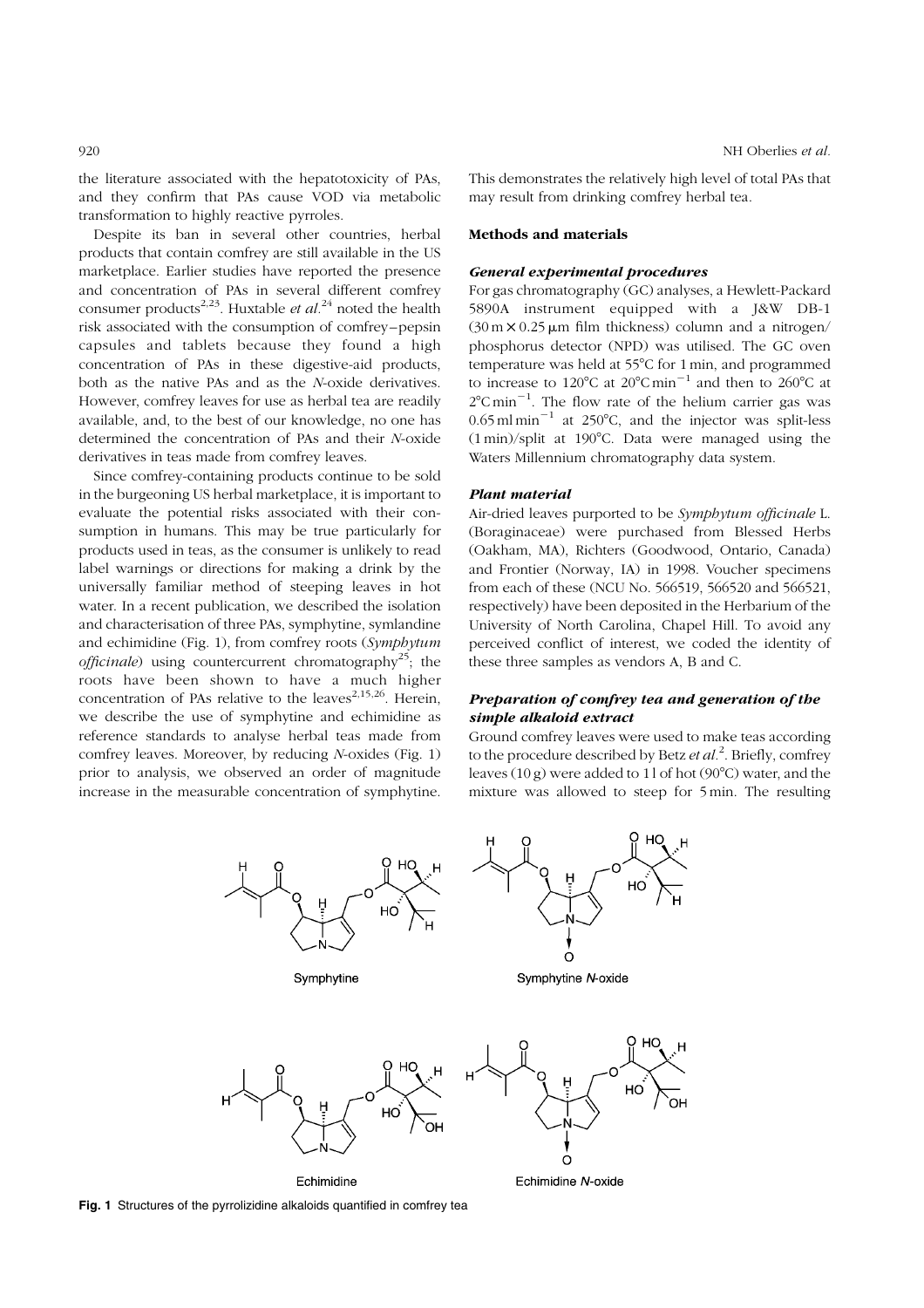<span id="page-2-0"></span>Analysis of teas made from the leaves of comfrey 921 and the leaves of comfrey 921

solution was decanted and passed through cheesecloth, allowed to cool to room temperature, and extracted three times with 11 of chloroform–ammonium hydroxide (99:1). The chloroform extract was concentrated in vacuo; the PAs were visualised in this fraction via thinlayer chromatographic analysis using Dragendorff's reagent $^{23}$ .

# Preparation of comfrey tea followed by rigorous alkaloid extraction with and without an N-oxide reduction step

Comfrey leaves from one vendor (vendor A, 10 g) were added to 11 of hot  $(90^{\circ}C)$  water, and the mixture was allowed to steep for 5 min. The resulting solution was decanted, passed through cheesecloth and allowed to cool to room temperature. Next, the eluent was brought to pH 2 with concentrated sulfuric acid<sup>25</sup> and zinc dust  $(5g,$ Aldrich) was added. The resulting mixture was stirred for 3 h, then the zinc dust was removed by filtration and the acidic eluent shaken with chloroform. The aqueous layer was then made basic with ammonium hydroxide (pH 11) and partitioned between chloroform and water $25,27$ . The PAs partitioned into the organic fraction as free bases (visualised using Dragendorff's reagent). For the purpose of a direct comparison with a non-reduced sample, a separate 10-g aliquot of leaves from vendor A was treated in an identical manner, except zinc dust was not added. Furthermore, to determine if the hot water treatment induced the formation of N-oxides, a sample of pure symphytine (19 mg) was carried through analogous procedures (with and without the addition of 50 mg of zinc dust).

# Calibration curves for symphytine and echimidine

The purification of symphytine and echimidine from the roots of *S. officinale* has been described previously<sup>25</sup>; methanol solutions of these samples were used as standards to create calibration curves over the concentration range  $0.1-20.0$  ng  $\mu$ l<sup>-1</sup>. Aliquots  $(1 \mu l)$  of each solution were injected into the GC–NPD system. Quadratic unweighted calibration curves were generated from measurements of the concentration of the reference standards versus peak area;  $r^2$  for both equations was 0.99. The estimated limit of detection (ELOD) was calculated as  $3 \times SD$  (standard deviation) of the peak area, expressed as concentration, for triplicate injections of standards at  $0.4$  ng  $\mu$ l<sup>-1</sup> for symphytine and 0.4 and  $1.0$  ng  $\mu$ <sup>1</sup> for echimidine. For confirmation, small amounts of each compound were analysed to observe experimentally the detection limit. From this procedure, the ELOD for symphytine was approximately 0.1 ng  $\mu$ l<sup>-1</sup>, and the ELOD for echimidine was between 0.1 and  $0.4$  ng  $\mu$ l<sup>-1</sup>.

## Analysis of comfrey teas by GC–NPD

Aliquots of the residues from the teas were dissolved in  $100 \mu$ l of methanol, and the solutions were centrifuged to

remove a precipitate; alkaloids were not detected in the precipitate via GC–NPD analysis (data not shown). The methanol-soluble portions were analysed by GC–NPD (1ml aliquots). Peaks for symphytine and echimidine in these extracts were determined by comparisons of the retention times with those of the reference standards. For confirmation, the tea samples were spiked with  $25 \mu$ l of a  $20$  ng  $\mu$ l<sup>-1</sup> methanol solution of pure symphytine or a  $20$  ng  $\mu$ l<sup>-1</sup> methanol solution of pure echimidine, and these spiked samples were also analysed by GC–NPD.

## Results and discussion

Currently, the US government does not have restrictions in place on the PA content of herbal drugs. However, in Germany, consumption of total PAs with 1,2-unsaturated necine moieties, such as seen in the structures of both symphytine and echimidine, is limited to  $1 \mu$ g daily<sup>28</sup>, although special consideration is given for comfrey tea, which is limited to a maximum dose of 10  $\mu$ g daily<sup>29</sup>. At the onset of our studies, there was some question as to whether the PAs would be extracted into comfrey tea at all, since they are not particularly water-soluble. Using a procedure that approximates the methods of consumers<sup>2</sup>, herbal teas were prepared by steeping comfrey leaves in hot water. To obtain the simple alkaloid extract, the decanted, aqueous decoction was shaken with a solution of chloroform–ammonium hydroxide (99:1), and the concentrations of symphytine and echimidine in this extract were determined using gas chromatography with nitrogen/phosphorus detection (GC–NPD) (see Methods and materials section).

As shown in Table 1, the weight of the simple alkaloid extract was nearly equivalent for all three commercial samples  $({\sim}20 \text{ mg})$ , and therefore this mild extraction technique treated them in a consistent manner. However, the concentrations of symphytine and echimidine varied considerably within these extracts. In the tea made from the comfrey leaves purchased from vendor A, the concentrations of symphytine and echimidine were approximately an order of magnitude greater than their respective concentrations in the tea made from the vendor C material. Similarly, the tea prepared from the vendor B comfrey leaves had a high concentration of echimidine. Huizing *et al.*<sup>30</sup> have shown that a genetically pure sample

Table 1 Extraction/analysis results for herbal teas made from comfrey leaves purchased from three commercial sources

| Vendor | Weight               | Concentration                | Concentration       |
|--------|----------------------|------------------------------|---------------------|
|        | of chloroform        | of symphytine                | of echimidine       |
|        | fraction (mg)        | $(\mu g)$ <sup>-1</sup> tea) | $(\mu g ^{-1}$ tea) |
| А<br>в | 18.8<br>21.7<br>22.8 | 13.7<br>5.3<br>11            | 14.5<br>13.9<br>1.5 |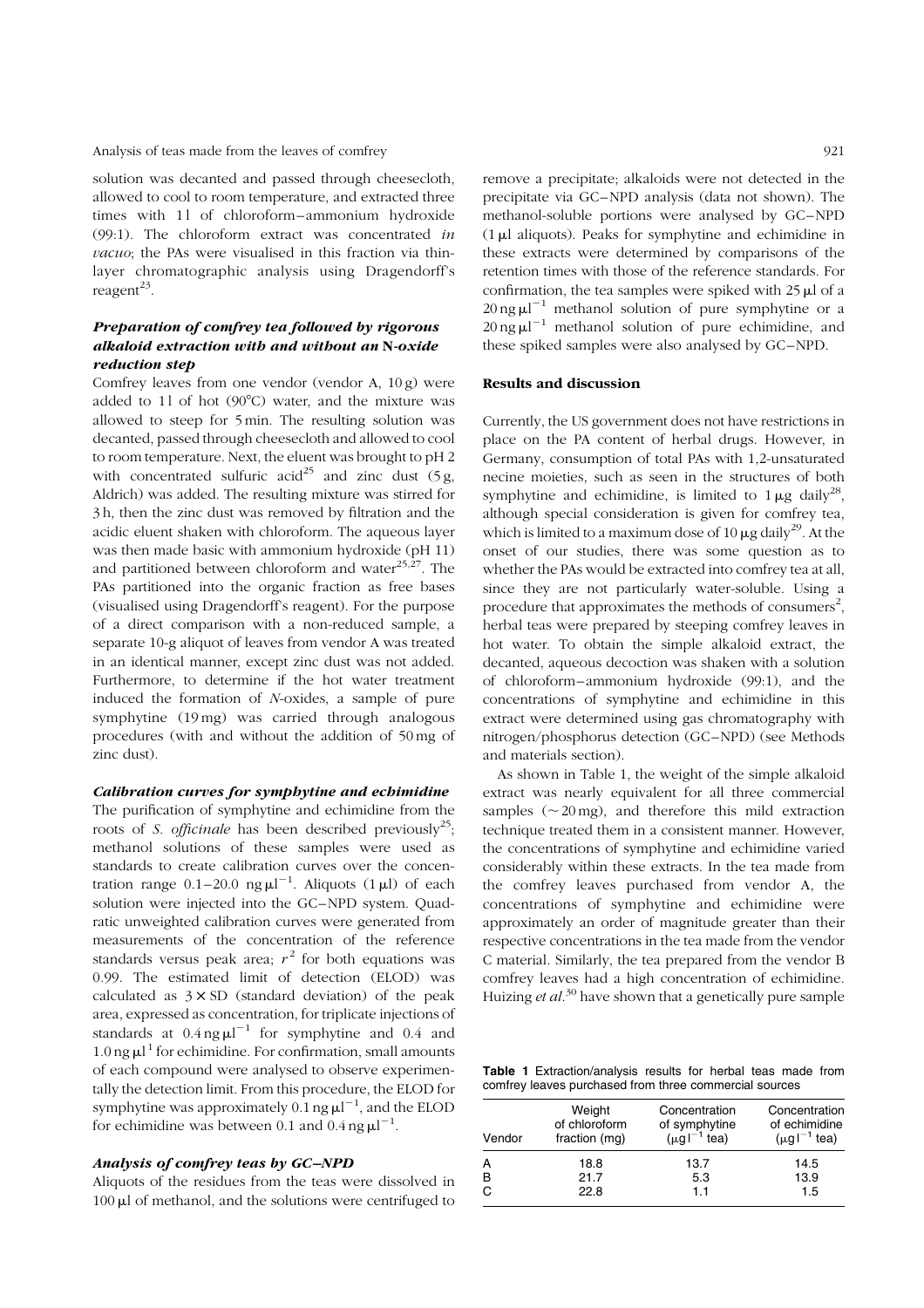of S. officinale does not produce echimidine. Therefore, the observation of echimidine in these teas could be indicative of varying levels of contamination of the common comfrey leaves with other species of Symphytum, such as the hybrid  $S. \times uplandicum$  (Russian comfrey), which is known to contain echimidine. Also, it is possible that samples that have a higher relative concentration of the PAs may be contaminated with some root material, as the root is known to have a much higher concentration of PAs than the leaf<sup>2,15,26</sup>. Alternatively, the observed variability in the concentration of symphytine and echimidine may be due to natural deviations among plant material grown and harvested under differing conditions $3^{31-36}$ . In fact, by studying the leaves of  $S. \times uplandicum$ , Mattocks<sup>37</sup> found a 16-fold higher concentration of total PAs in small leaves than in large ones, and in an investigation of S. riddellii, another PAproducing plant, Molyneux and Johnson<sup>38</sup> reported that samples from one specific collection site had a particularly high level of total PAs as measured against specimens collected elsewhere. Thus, our observation of variability in the concentration of PAs in these three tea samples reinforces that the profile of secondary metabolites in herbal samples is, by nature, variable. The consumption of teas made from comfrey leaves purchased from any of the three vendors exposes consumers to hepatotoxic PAs. Depending on the source of the plant material, this exposure could be quite substantial, especially for those who drink such teas chronically.

The N-oxide derivatives of the PAs are more hydrophilic than the native free bases, yet, in vivo, these N-oxides can be reduced to the native PAs in the gut<sup>13</sup>. Since the aforementioned simple alkaloid extraction procedure did not include a step to reduce N-oxides, we hypothesised that the concentration of total PAs in the tea could be underestimated substantially. Using comfrey leaves from vendor A, which had the highest concentrations of the PAs symphytine and echimidine [\(Table 1](#page-2-0)), the effect of including an N-oxide reduction step prior to PA analysis of comfrey tea was examined. The leaves were steeped in hot water and decanted exactly as in the previous experiment, but this aqueous decoction was carried through a rigorous acid/base partition scheme that included treatment with zinc dust to reduce any N-oxides to the native PAs. For comparative purposes, a separate aliquot was carried through the identical procedure except that the zinc dust reduction step was omitted.

As shown in Table 2, the weights of the alkaloid extracts formed either with or without the zinc dust reduction step were nearly identical  $({\sim}7 \text{ mg})$ . The concentration of symphytine was measured in each of these using GC– NPD (see Methods and materials section). By comparing [Tables 1 and 2](#page-2-0), it can be seen that the reduction procedure produced a larger amount of PAs from the aqueous tea as evidenced by a higher concentration of symphytine measured in the vendor A material (14.5 vs.  $110 \mu g l^{-1}$ ).

Table 2 Extraction/analysis results of N-oxide reduction for comfrey leaves purchased from vendor A

| Procedure                | Weight<br>of chloroform<br>fraction (mg) | Concentration<br>of symphytine<br>$(\mu g)$ <sup>-1</sup> tea) |
|--------------------------|------------------------------------------|----------------------------------------------------------------|
| Before N-oxide reduction | 8.4                                      | 110                                                            |
| After N-oxide reduction  | 5.9                                      | 1115                                                           |

In fact, the zinc dust reduction step resulted in a 10-fold increase in the amount of symphytine measured in the tea over the non-reduced samples (Table 2). This suggests that there are high concentrations of N-oxide derivatives of the PAs present in the tea, and thus the total PA content of the tea may be underestimated substantially unless procedures to reduce the N-oxides are followed. These N-oxide derivatives can be reduced to the native alkaloid in the gut with subsequent metabolism to the hepatotoxic pyrrole. Given that the German government limits the maximum dose of PAs in comfrey tea to  $10 \mu g$  daily<sup>29</sup>, consumption of 11 of vendor A tea (approximately three cups) would exceed that limit by two orders of magnitude solely on the concentration of symphytine.

Finally, since the N-oxides of symphytine are in such a high concentration in tea made from vendor A leaves, it was questioned whether these are being formed de novo during the tea-making process. To test this, a pure sample of symphytine was steeped in hot water, and the decanted aqueous decoction was carried through the aforementioned rigorous acid/base alkaloid extraction procedure. In parallel, one sample of symphytine was treated with zinc dust while the other was not reduced. These samples were analysed for the concentration of symphytine using GC–NPD; there was no evidence for the formation of the N-oxide derivative of symphytine during the tea-making process.

## **Conclusions**

PAs symphytine and echimidine were extracted into herbal teas made from comfrey leaves; the concentration of both compounds varied based on the source of the plant material. In similar studies, both Betz et  $al^2$  and Awang *et al.*<sup>23</sup> reported significant variations in the concentration of PAs in several different commercial comfrey products. Over 20 years ago, Roitman $39$  noted that significant concentrations of PAs could be measured in tea made from comfrey root material – as much as 26 mg per cup. The root is known to produce a higher concentration of PAs than the leaf<sup>2,15,26</sup>, but he was not able to detect PAs in tea made from comfrey leaves, possibly due to the insensitivity of the methods or instrumentation used at the time. By using a rigorous extraction procedure that compared the inclusion of zinc dust as a reducing agent, a high concentration of symphytine was present in herbal tea made from comfrey leaves as the N-oxide. This is not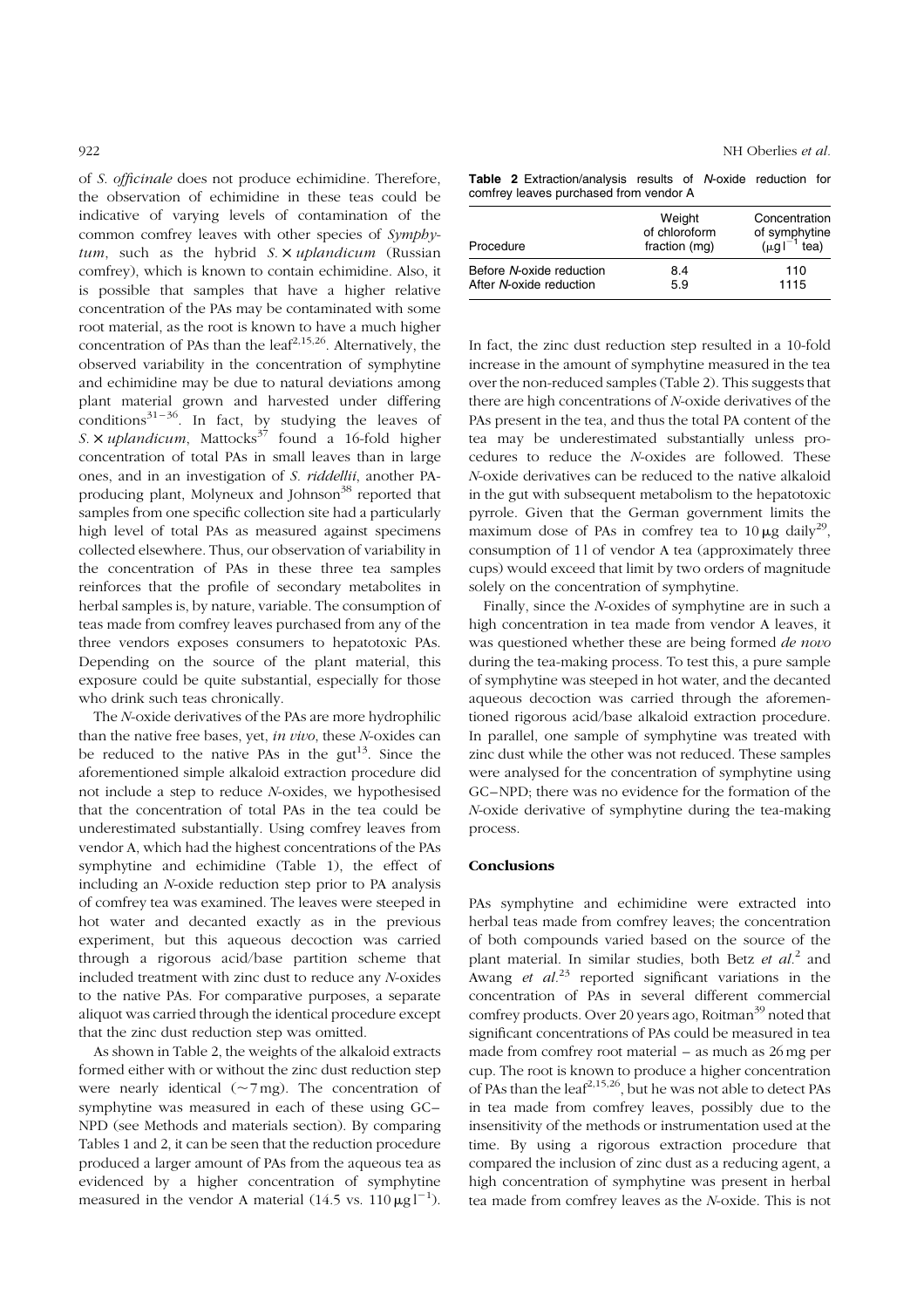Analysis of teas made from the leaves of comfrey 923

unexpected based on the increased water solubility of the N-oxides, but the literature suggests that this does not represent a detoxification process, as such derivatives could be reduced in vivo to the native PA, which is then metabolised subsequently to the hepatotoxic pyrrole $^{12,22,40}$ . In a case report of VOD that stemmed from the consumption of numerous herbal products, including a powder purported to be from comfrey root, Ridker et  $al$ <sup>18</sup> found the N-oxide levels in a tea made from this herbal preparation to be seven times greater than levels of the free base of the PAs. Thus, to most accurately determine the total concentration of PAs in teas made from comfrey leaves, procedures that account for the N-oxides, such as zinc dust reduction as shown herein, should be utilised. Furthermore, since treatment of symphytine with boiling water did not generate the N-oxide derivative de novo, these N-oxide derivatives of PA are apparently not produced during the tea-making process; therefore, they may be present to a varying extent in comfrey leaves based on natural differences between plants or in the storage and/or harvest conditions. As has been suggested by other authors<sup>1,2,22,23,41</sup>, consumption of tea made from comfrey leaves is ill-advised because of the presence of hepatotoxic PAs, both in the native form and, possibly to a much larger extent, in the form of the more water-soluble N-oxides.

### Acknowledgements

This work was funded in whole or in part with federal funds from the National Institute of Environmental Health Sciences, National Institutes of Health, under Contract No. NO1-ES-55386. We thank Ms Carol Ann McCormick at the Herbarium of the University of North Carolina for assistance with voucher specimens and Ms Calliandra Harris for technical assistance with the GC–NPD.

## References

- 1 Tyler VE. The Honest Herbal: A Sensible Guide to the Use of Herbs and Related Remedies, 3rd ed. New York: Pharmaceutical Products Press, 1992.
- 2 Betz JM, Eppley RM, Taylor WC, Andrzejewski D. Determination of pyrrolizidine alkaloids in commercial comfrey products (Symphytum sp.). Journal of Pharmaceutical Sciences 1994; 83: 649–53.
- 3 Stickel F, Seitz HK. The efficacy and safety of comfrey. Public Health Nutrition 2000; 3: 501–8.
- Bisset NG, Wichtl M. Herbal Drugs and Phytopharmaceuticals: A Handbook for Practice on a Scientific Basis. Stuttgart/Boca Raton, FL: Medpharm Scientific Publishers/CRC Press, 1994.
- 5 American Herbal Products Association, McGuffin M. American Herbal Products Association's Botanical Safety Handbook. Boca Raton, FL: CRC Press, 1997.
- Mattocks AR, White INH. The conversion of pyrrolizidine alkaloids to N-oxides and to dihydropyrrolizine derivatives by rat-liver microsomes in vitro. Chemico-Biological Interactions 1971; 3: 383–96.
- Mattocks AR. Acute hepatotoxicity and pyrrolic metabolites

in rats dosed with pyrrolizidine alkaloids. Chemico-Biological Interactions 1972; 5: 227–42.

- Mattocks AR. Hepatotoxic effects due to pyrrolizidine alkaloid N-oxides. Xenobiotica 1971; 1: 563–5.
- White INH, Mattocks AR. Some factors affecting the conversion of pyrrolizidine alkaloids to N-oxides and to pyrrolic derivatives in vitro. Xenobiotica 1971; 1: 503–5.
- 10 Williams DE, Reed RL, Kedzierski B, Dannan GA, Guengerich FP, Buhler DR. Bioactivation and detoxication of the pyrrolizidine alkaloid senecionine by cytochrome P-450 enzymes in rat liver. Drug Metabolism and Disposition 1989; 17: 387–92.
- 11 Williams DE, Reed RL, Kedzierski B, Ziegler DM, Buhler DR. The role of flavin-containing monooxygenase in the  $N$ oxidation of the pyrrolizidine alkaloid senecionine. Drug Metabolism and Disposition 1989; 17: 380-6.
- 12 Mattocks AR, Bird I. Pyrrolic and N-oxide metabolites formed from pyrrolizidine alkaloids by hepatic microsomes in vitro: relevance to in vivo hepatotoxicity. Chemico-Biological Interactions 1983; 43: 209-22.
- 13 Mattocks AR. Chemistry and Toxicology of Pyrrolizidine Alkaloids. London/Orlando, FL: Academic Press, 1986.
- 14 Molyneux RJ, Johnson AE, Olsen JD, Baker DC. Toxicity of pyrrolizidine alkaloids from riddell groundsel (Senecio riddellii) to cattle. American Journal of Veterinary Research 1991; 52: 146–51.
- 15 Huxtable RJ. Human health implications of pyrrolizidine alkaloids and herbs containing them. In: Cheeke PR, ed. Toxicants of Plant Origin. Boca Raton, FL: CRC Press, 1989; 41–86.
- 16 Bach N, Thung SN, Schaffner F. Comfrey herb tea-induced hepatic veno-occlusive disease. American Journal of Medicine 1989; 87: 97–9.
- 17 Kumana CR, Ng M, Lin HJ, Ko W, Wu PC, Todd D. Herbal tea induced hepatic veno-occlusive disease: quantification of toxic alkaloid exposure in adults. *Gut* 1985: **26**: 101–4.
- 18 Ridker PM, Ohkuma S, McDermott WV, Trey C, Huxtable RJ. Hepatic venocclusive disease associated with the consumption of pyrrolizidine-containing dietary supplements. Gastroenterology 1985; 88: 1050–4.
- 19 Weston CF, Cooper BT, Davies JD, Levine DF. Venoocclusive disease of the liver secondary to ingestion of comfrey. British Medical Journal (Clinical Research Edition) 1987; 295: 183.
- 20 Yeong ML, Swinburn B, Kennedy M, Nicholson G. Hepatic veno-occlusive disease associated with comfrey ingestion. Journal of Gastroenterology and Hepatology 1990; 5: 211-4.
- 21 McDermott WV, Ridker PM. The Budd–Chiari syndrome and hepatic veno-occlusive disease. Archives of Surgery 1990; 125: 525–7.
- 22 Prakash AS, Pereira TN, Reilly PEB, Seawright AA. Pyrrolizidine alkaloids in human diet. Mutation Research 1999; 443: 53–67.
- 23 Awang DVC, Dawson BA, Fillion J, Girad M, Kindack D. Echimidine content of commercial comfrey (Symphytum spp. – Boraginaceae). Journal of Herbs, Spices and Medicinal Plants 1993; 2: 21–34.
- 24 Huxtable RJ, Luthy J, Zweifel U. Toxicity of comfrey–pepsin preparations. New England Journal of Medicine 1986; 315: 1095.
- 25 Kim N-C, Oberlies NH, Brine DR, Handy RW, Wani MC, Wall ME. Isolation of symlandine from the roots of common comfrey (Symphytum officinale) using countercurrent chromatography. Journal of Natural Products 2001; 64:  $251 - 3$ .
- 26 Couet CE, Crews C, Hanley AB. Analysis, separation, and bioassay of pyrrolizidine alkaloids from comfrey (Symphytum officinale). Natural Toxins 1996; 4: 163-7.
- 27 Culvenor CCJ, Edgar JA, Frahn JL, Smith LW. The alkaloids of